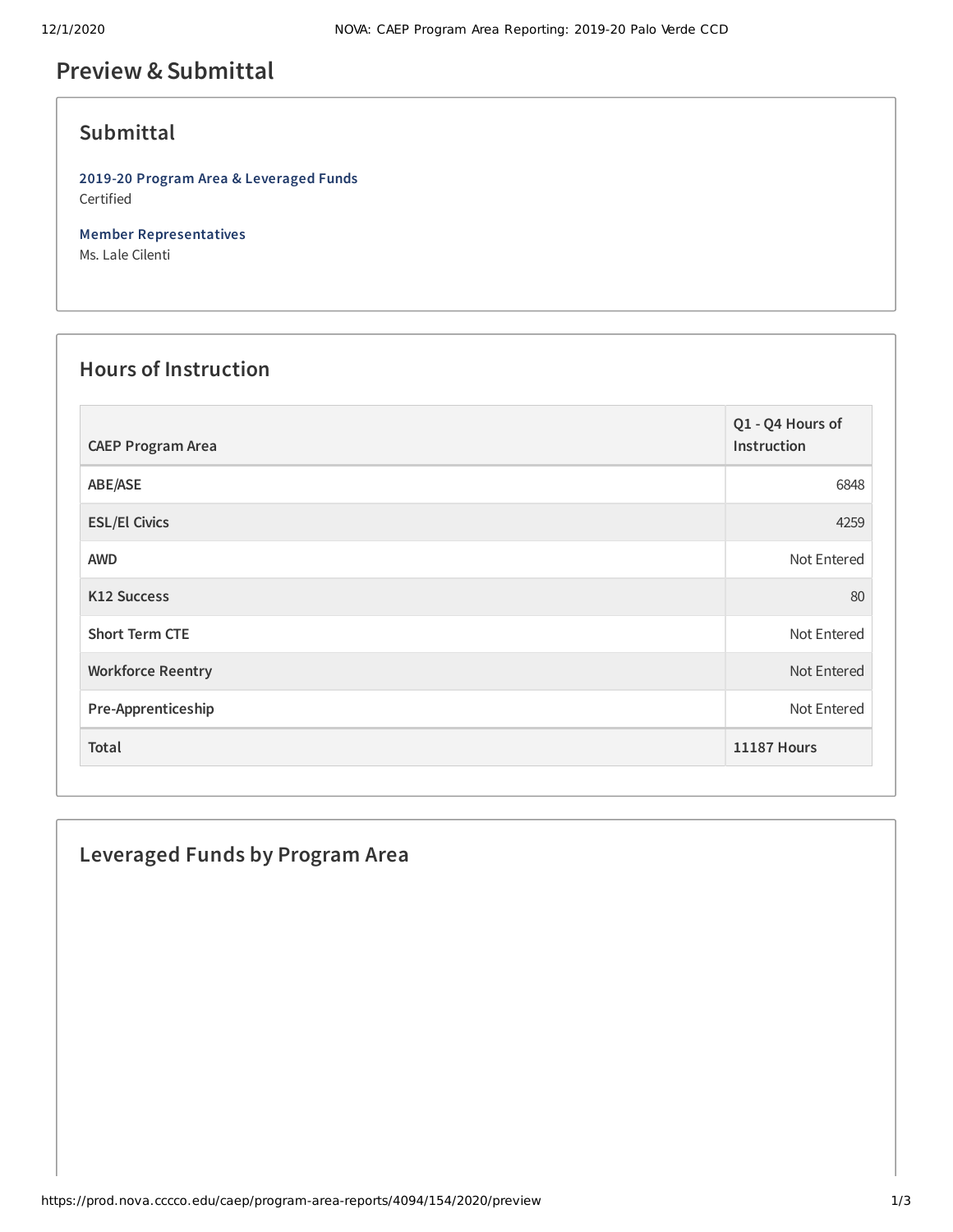12/1/2020 NOVA: CAEP Program Area Reporting: 2019-20 Palo Verde CCD

| Fund                                         | <b>ABE/ASE</b>        | ESL/El<br><b>Civics</b> | <b>AWD</b>            | K12<br><b>Success</b> | <b>Short</b><br><b>Term</b><br><b>CTE</b> | Workforce<br>Reentry | Pre-<br>Apprenticeship | <b>Totals</b> |
|----------------------------------------------|-----------------------|-------------------------|-----------------------|-----------------------|-------------------------------------------|----------------------|------------------------|---------------|
| California Adult<br><b>Education Program</b> | \$510,561             | \$317,849               | <b>Not</b><br>Entered | \$5,840               | Not<br>Entered                            | Not Entered          | Not Entered            | \$834,250     |
| <b>CalWORKs</b>                              | Not<br>Entered        | Not<br>Entered          | Not<br>Entered        | Not<br>Entered        | <b>Not</b><br>Entered                     | Not Entered          | Not Entered            | \$0           |
| <b>NonCredit</b>                             | <b>Not</b><br>Entered | <b>Not</b><br>Entered   | <b>Not</b><br>Entered | <b>Not</b><br>Entered | <b>Not</b><br>Entered                     | Not Entered          | Not Entered            | \$0           |
| <b>Perkins</b>                               | <b>Not</b><br>Entered | Not<br>Entered          | Not<br>Entered        | Not<br>Entered        | Not<br>Entered                            | Not Entered          | Not Entered            | \$0           |
| <b>LCFF</b>                                  | Not<br>Entered        | Not<br>Entered          | Not<br>Entered        | Not<br>Entered        | Not<br>Entered                            | Not Entered          | Not Entered            | \$0           |
| Fees                                         | <b>Not</b><br>Entered | <b>Not</b><br>Entered   | Not<br>Entered        | Not<br>Entered        | <b>Not</b><br>Entered                     | Not Entered          | Not Entered            | \$0           |
| K12 Adult Ed Jail<br><b>Funds</b>            | Not<br>Entered        | Not<br>Entered          | Not<br>Entered        | Not<br>Entered        | Not<br>Entered                            | Not Entered          | Not Entered            | \$0           |
| <b>WIOA II</b>                               | Not<br>Entered        | <b>Not</b><br>Entered   | Not<br>Entered        | Not<br>Entered        | <b>Not</b><br>Entered                     | Not Entered          | Not Entered            | \$0           |
| Contracted<br><b>Services</b>                | <b>Not</b><br>Entered | <b>Not</b><br>Entered   | <b>Not</b><br>Entered | <b>Not</b><br>Entered | <b>Not</b><br>Entered                     | Not Entered          | Not Entered            | \$0           |
| <b>Totals</b>                                | \$510,561             | \$317,849               | \$0                   | \$5,840               | \$0                                       | \$0                  | \$0                    | \$834,250     |

## **Certification**

**39 Palo Verde River Consortium - Primary Contact**

**Ms. Lale Cilenti** Dean, Needles Center [lale.cilenti@paloverde.edu](mailto:lale.cilenti@paloverde.edu)

Approved by Ms. Lale Cilenti

**12/01/2020 01:12 PM PST**